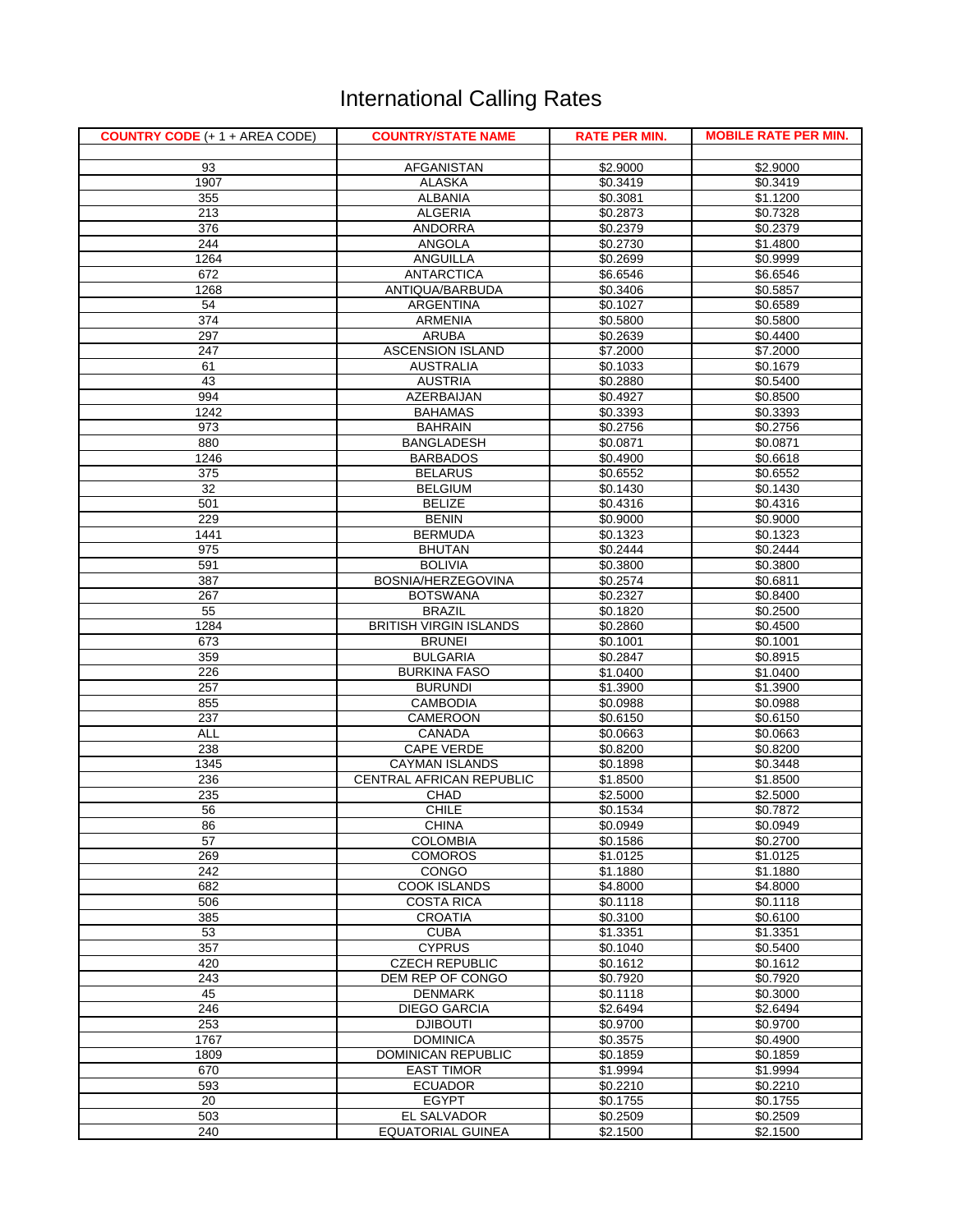| 291        | <b>ERITREA</b>                      | \$0.8800             | \$0.8800             |
|------------|-------------------------------------|----------------------|----------------------|
| 372        | <b>ESTONIA</b>                      | \$0.1547             | \$1.2000             |
| 251        | <b>ETHIOPIA</b>                     | \$1.0000             | \$1.0000             |
| 298        | <b>FAEROE ISLANDS</b>               | \$0.3354             | \$0.3354             |
| 500        | <b>FALKLAND ISLANDS</b>             | \$2.9587             | \$2.9587             |
| 679        | <b>FIJI</b>                         | \$0.4394             | \$0.4394             |
| 358        | <b>FINLAND</b>                      | \$0.2500             | \$0.2500             |
| 33         | <b>FRANCE</b>                       | \$0.1196             | \$0.3100             |
| 596        | <b>FRENCH ANTILLES/MARTINQUE</b>    | \$0.1872             | \$0.6200             |
| 594        | <b>FRENCH GUIANA</b>                | \$0.2522             | \$0.6600             |
| 689        | <b>FRENCH POLYNESIA</b>             | \$1.2000             | \$1.2000             |
| 241        | <b>GABON</b>                        | \$0.6799             | \$1.0500             |
| 220        | <b>GAMBIA</b>                       | \$1.1400             | \$1.1400             |
| 995        | <b>GEORGIA</b>                      | \$0.7700             | \$0.7700             |
| 49         | <b>GERMANY</b>                      | \$0.1430             | \$0.3536             |
| 233        | <b>GHANA</b>                        | \$0.4500             | \$0.4500             |
| 350        | <b>GIBRALTAR</b>                    | \$0.1807             | \$1.0400             |
| 881        | <b>GLOBAL MOBILE</b>                | \$10.4494            |                      |
| 30         | <b>GREECE</b>                       | \$0.3600             | \$0.3600             |
| 299        | <b>GREENLAND</b>                    | \$0.9980             | \$0.9980             |
| 1473       | <b>GRENADA</b>                      | \$0.4300             | \$0.4300             |
| 590        | <b>GUADELOUPE</b>                   | \$0.1872             | \$0.6000             |
| 1671       | <b>GUAM</b>                         | \$0.2574             | \$0.2574             |
| 502        | <b>GUATEMALA</b>                    | \$0.2054             | \$0.2054             |
| 224        | <b>GUINEA</b>                       | \$1.3900             | \$1.3900             |
|            | <b>GUINEA BISSAU</b>                |                      |                      |
| 245<br>592 | <b>GUYANA</b>                       | \$0.8701<br>\$0.3224 | \$0.8701<br>\$0.3224 |
|            | <b>HAITI</b>                        |                      |                      |
| 509        |                                     | \$0.6150             | \$0.7762             |
| 1808       | <b>HAWAII</b>                       | \$0.0676             | \$0.0676             |
| 504        | <b>HONDURAS</b><br><b>HONG KONG</b> | \$0.2652             | \$0.2652<br>\$0.0715 |
| 852        |                                     | \$0.0715             |                      |
| 36         | <b>HUNGARY</b>                      | \$0.1404             | \$0.1404             |
| 354        | <b>ICELAND</b>                      | \$0.1326             | \$0.1326             |
| 91         | <b>INDIA</b>                        | \$0.2800             | \$0.3000             |
| 62         | <b>INDONESIA</b>                    | \$0.0884             | \$0.0884             |
| 87         | <b>INMARSAT</b>                     | \$11.4000            | \$11.4000            |
| 98         | <b>IRAN</b>                         | \$0.3728             | \$0.3728             |
| 964        | <b>IRAQ</b>                         | \$0.2210             | \$0.4500             |
| 353        | <b>IRELAND</b>                      | \$0.1989             | \$0.3000             |
| 972        | <b>ISRAEL</b>                       | \$0.1573             | \$0.2244             |
| 39         | <b>ITALY</b>                        | \$0.1846             | \$0.5534             |
| 225        | <b>IVORY COAST</b>                  | \$0.4108             | \$0.6800             |
| 1876       | <b>JAMAICA</b>                      | \$0.4300             | \$0.4300             |
| 81         | <b>JAPAN</b>                        | \$0.1508             | \$0.1508             |
| 962        | <b>JORDAN</b>                       | \$0.2158             | \$0.2158             |
| 254        | <b>KENYA</b>                        | \$0.1781             | \$0.6500             |
| 686        | KIRIBATI/GILBERT ISLAND             | \$4.8000             | \$4.8000             |
| 965        | <b>KUWAIT</b>                       | \$0.1820             | \$0.1820             |
| 996        | <b>KYRGYZSTAN</b>                   | \$0.3599             | \$0.3599             |
| 856        | <b>LAOS</b>                         | \$0.1300             | \$0.1300             |
| 371        | LATVIA                              | \$0.5520             | \$1.0800             |
| 961        | <b>LEBANON</b>                      | \$0.2288             | \$0.2288             |
| 266        | <b>LESOTHO</b>                      | \$0.4160             | \$0.4160             |
| 231        | <b>LIBERIA</b>                      | \$1.0384             | \$1.0384             |
| 218        | <b>LIBYA</b>                        | \$0.4004             | \$0.4004             |
| 423        | <b>LIECHTENSTEIN</b>                | \$0.2262             | \$0.8160             |
| 370        | LITHUANIA                           | \$1.2000             | \$1.2000             |
| 352        | <b>LUXEMBOURG</b>                   | \$0.1456             | \$0.1456             |
| 853        | <b>MACAO</b>                        | \$0.1020             | \$0.1020             |
| 389        | <b>MACEDONIA</b>                    | \$0.3354             | \$0.7500             |
| 261        | <b>MADAGASCAR</b>                   | \$2.1200             | $\overline{$}2.1200$ |
| 265        | <b>MALAWI</b>                       | \$0.6720             | \$0.6720             |
| 60         | <b>MALAYSIA</b>                     | \$0.0832             | \$0.0832             |
| 960        | <b>MALDIVES</b>                     | \$1.8000             | \$1.8000             |
| 223        | <b>MALI</b>                         | \$1.0600             | \$1.0600             |
| 356        | MALTA                               | \$0.2925             | \$0.2925             |
| 692        | <b>MARSHALL ISLANDS</b>             | \$0.4394             | \$0.4394             |
| 222        | <b>MAURITANIA</b>                   | \$1.0000             | \$1.0000             |
| 230        | <b>MAURITIUS</b>                    | \$0.2574             | \$0.2574             |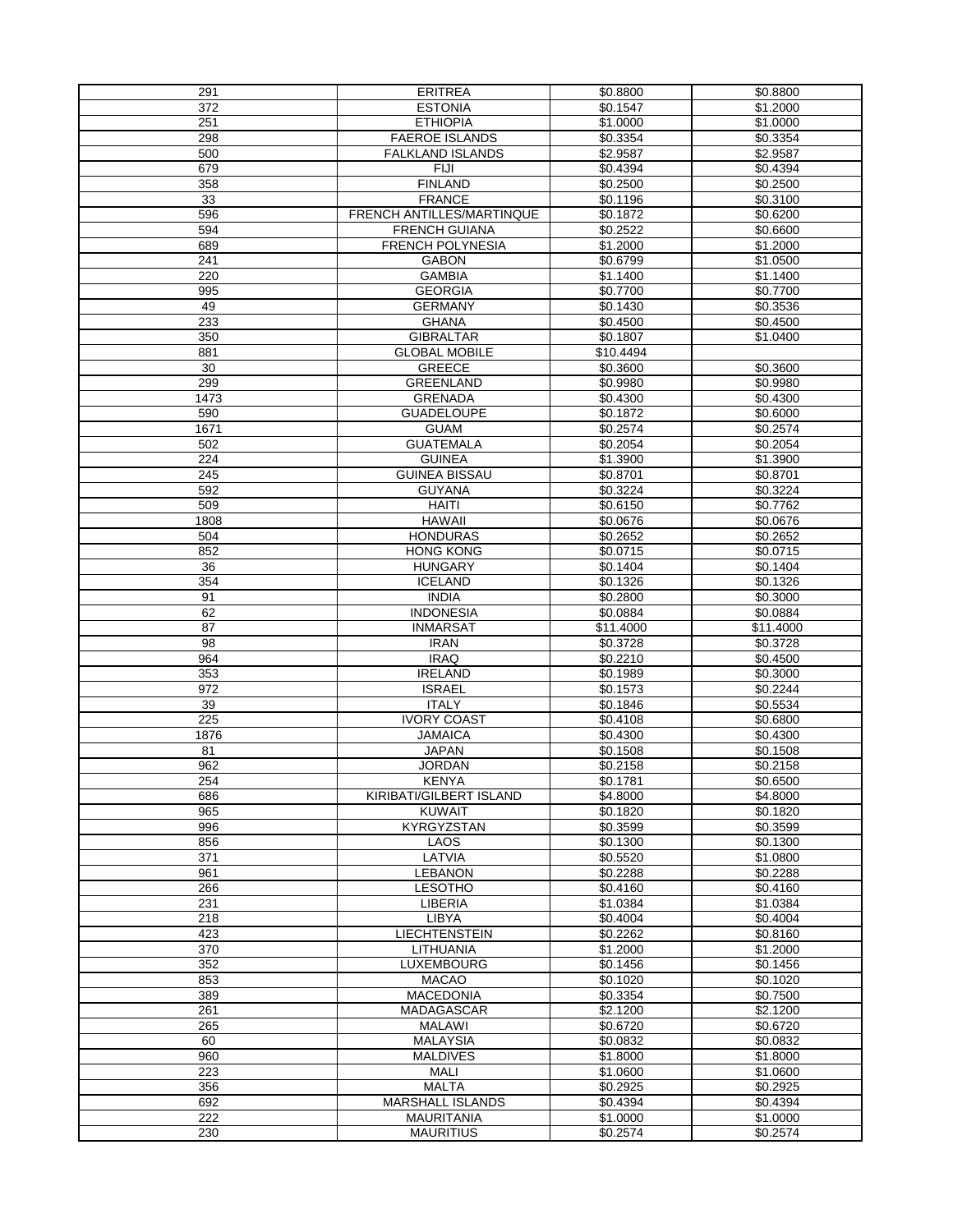| 52             | <b>MEXICO</b>                   | \$0.2626  | \$0.2626  |
|----------------|---------------------------------|-----------|-----------|
| 691            | <b>MICRONESIA</b>               | \$0.9960  | \$0.9960  |
| 373            | <b>MOLDOVA</b>                  | \$0.7585  | \$0.7585  |
| 377            | <b>MONACO</b>                   | \$0.2132  | \$0.7800  |
| 976            | <b>MONGOLIA</b>                 | \$0.2561  | \$0.2561  |
| 382            | <b>MONTENEGRO</b>               | \$0.2574  | \$0.6989  |
| 1664           | <b>MONTSERRAT</b>               | \$0.5200  | \$0.5200  |
| 212            | <b>MOROCCO</b>                  | \$0.3380  | \$0.7361  |
| 258            | <b>MOZAMBIQUE</b>               | \$0.2678  | \$1.2800  |
| 95             | <b>MYANMAR</b>                  | \$0.4576  | \$0.4576  |
| 264            | <b>NAMIBIA</b>                  | \$0.2691  | \$0.8000  |
| 674            | <b>NAURU</b>                    | \$11.9999 | \$11.9999 |
| 977            | <b>NEPAL</b>                    | \$0.2834  | \$0.2834  |
| 599            | NETHERLAND ANTILLES             | \$0.1768  | \$0.1768  |
| 31             | <b>NETHERLANDS</b>              | \$0.1482  | \$0.3000  |
| 687            | <b>NEW CALEDONIA</b>            | \$11.9999 | \$11.9999 |
| 64             | <b>NEW ZEALAND</b>              | \$0.1430  | \$0.3100  |
| 505            | <b>NICARAGUA</b>                | \$0.3133  | \$0.3133  |
| 227            | <b>NIGER</b>                    | \$0.9300  | \$0.9300  |
| 234            | <b>NIGERIA</b>                  | \$0.2227  | \$0.2227  |
| 683            | <b>NIUE</b>                     | \$11.9999 | \$11.9999 |
| 850            | <b>NORTH KOREA</b>              | \$1.2194  | \$1.2194  |
| 1670           | <b>NORTHERN MARIANA ISLANDS</b> | \$0.1209  | \$0.1209  |
| 47             | <b>NORWAY</b>                   | \$0.1534  | \$0.2400  |
| 968            | <b>OMAN</b>                     | \$0.3146  | \$0.4488  |
| 92             | <b>PAKISTAN</b>                 | \$0.2314  | \$0.2314  |
| 680            | <b>PALAU</b>                    | \$0.4862  | \$0.4862  |
| 970            | PALISTINIAN AUTHORITY           | \$0.3406  | \$0.3406  |
| 507            | <b>PANAMA</b>                   | \$0.1677  | \$0.1677  |
| 675            | PAPUA NEW GUINEA                | \$1.0600  | \$1.0600  |
| 595            | <b>PARAGUAY</b>                 | \$0.1950  | \$0.1950  |
| 51             | <b>PERU</b>                     | \$0.2106  | \$0.3300  |
| 63             | <b>PHILIPPINES</b>              | \$0.2106  | \$0.2106  |
| 48             | <b>POLAND</b>                   | \$0.1534  | \$0.3500  |
| 351            | <b>PORTUGAL</b>                 | \$0.1469  | \$0.3000  |
| 239            | PRINCIPE & SAO TOME             | \$4.0200  | \$4.0200  |
| 1787           | PUERTO RICO                     | \$0.0972  | \$0.0972  |
| 1939           | PUERTO RICO                     | \$0.0972  | \$0.0972  |
| 974            | QATAR                           | \$0.2769  | \$0.2769  |
| 262            | <b>REUNION ISLAND</b>           | \$0.4134  | \$0.4134  |
| 40             | <b>ROMANIA</b>                  | \$0.2509  | \$0.3100  |
| $\overline{7}$ | <b>RUSSIA</b>                   | \$0.2100  | \$0.5934  |
| 250            | <b>RWANDA</b>                   | \$1.1900  | \$1.1900  |
| 378            | <b>SAN MARINO</b>               | \$1.2000  | \$1.2000  |
| 882            | SATELLITE NETWORK               | \$11.4000 |           |
| 878            | SATELLITE NETWORK-Enum2go       | \$11.4000 |           |
| 966            | <b>SAUDI ARABIA</b>             | \$0.2028  | \$0.2028  |
| 221            | <b>SENEGAL</b>                  | \$1.0421  | \$1.0421  |
| 381            | <b>SERBIA</b>                   | \$0.3600  | \$0.6931  |
| 248            | <b>SEYCHELLES ISLAND</b>        | \$1.5100  | \$1.5100  |
| 232            | <b>SIERRA LEONE</b>             | \$1.4900  | \$0.8311  |
| 65             | <b>SINGAPORE</b>                | \$0.1200  | \$0.1200  |
| 1721           | <b>SINT MARTEEN</b>             | \$0.3471  | \$0.3471  |
| 421            | <b>SLOVAKIA</b>                 | \$0.1820  | \$0.1820  |
| 386            | <b>SLOVENIA</b>                 | \$0.1898  | \$0.7966  |
| 677            | <b>SOLOMON ISLANDS</b>          | \$2.1600  | \$2.1600  |
| 252            | <b>SOMALIA</b>                  | \$1.6500  | \$1.6500  |
| 27             | <b>SOUTH AFRICA</b>             | \$0.1846  | \$0.3500  |
| 82             | <b>SOUTH KOREA</b>              | \$0.0962  | \$0.0962  |
| 211            | <b>SOUTH SUDAN</b>              | \$0.7709  | \$0.7709  |
| 34             | <b>SPAIN</b>                    | \$0.1482  | \$0.2800  |
| 94             | <b>SRI LANKA</b>                | \$0.1911  | \$0.1911  |
| 290            | <b>ST HELENA</b>                | \$3.6000  | \$3.6000  |
| 508            | <b>ST PIERRE &amp; MIQUELON</b> | \$0.6214  | \$0.6214  |
| 1869           | <b>ST KITTS &amp; NEVIS</b>     | \$0.3237  | \$0.4700  |
| 1758           | <b>ST LUCIA</b>                 | \$0.4000  | \$0.8160  |
| 1784           | ST VINCENT-GRENADINES           | \$0.4944  | \$0.5300  |
| 249            | <b>SUDAN</b>                    | \$0.2743  | \$0.8800  |
| 597            | <b>SURINAM</b>                  | \$1.2500  | \$1.2500  |